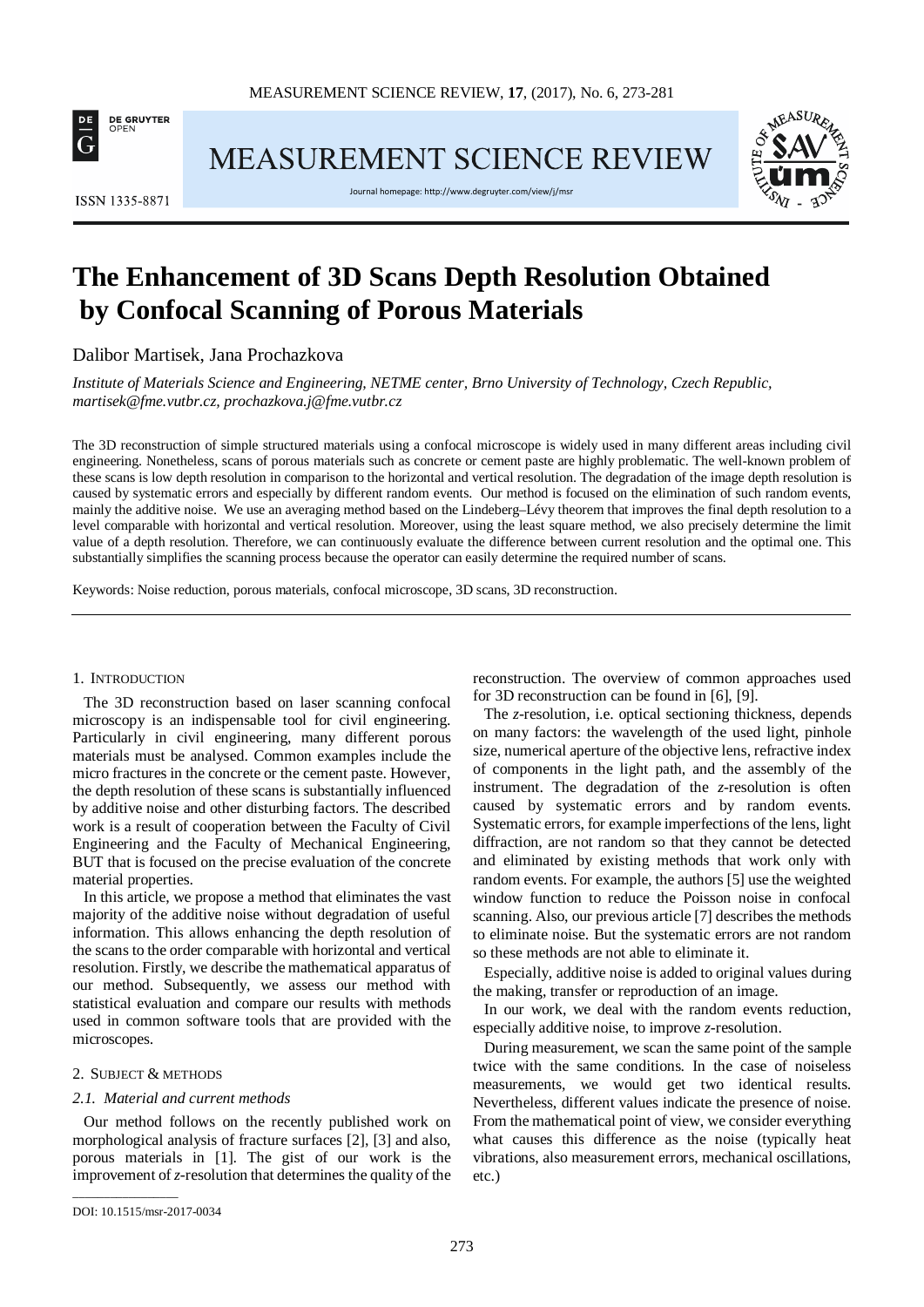Let us mention some methods for reducing additive noise – Richardson-Lusy algorithm (*RLA*), Maximum Likelihood Estimation (*MLE*), and Iterative Constrained Tikhonov-Miller (*ICTM*) algorithm [4]. However, these methods are limited by the additional assumptions, e.g. Poisson distribution of noise [5]. Low-pass filters are commonly used to reduce the additive noise as well [9]. The key purpose of these filters is the reduction of high spatial frequencies in the signal in the sense of the Fourier transform. Nevertheless, these filters are not able to differentiate whether the high-frequency information is caused by noise or by high contrast in the image. Therefore, loss of information necessarily ensues.

Our recent work [7] presents the method based on the Lindeberg-Lévy theorem as the pre-processing tool for single 2D images. In this paper, we introduce the application of this approach in confocal scanning to eliminate the random events (additive noise) and improve the *z*-resolution to the same values as the *xy*-resolution. We perform a statistical comparison of our results with the standard commercial software solution (Olympus software, version 6). The results are summarised in Section 3 and in Appendix, Table 4. and Table 5.

Table 4. shows that the average of seven or eight following measurements gives the results comparable with a low-pass filtered surface. The accuracy is higher with the increasing number of measurements and the correlation reaches the approximate value 0.999872 for K=25.

All sample measurements were made with confocal microscope Olympus LEXT OLS 3100. This microscope includes a confocal mode which collects the data to the Comma Separated Values (CSV) file with step 0*.*62 *µ*m in the *z*-axis. This value may lead to the conviction that the measured surface has the same accuracy. Nevertheless, this confidence is quite false in the case of porous materials as is shown in Section 3. We use the confocal mode with the field of vision  $2560 \times 1920 \mu m$  at a pixel resolution of  $1024 \times$ 768 pixels. It follows that the  $xy$ -resolution was 2.5  $\mu$ m.

We work with the sample of fracture surface of hydrated Portland cement paste. For illustrative purposes, several specimens consisting of hydrated cement pastes were selected from a set of one-year old specimens. Ordinary Portland cement was used for their preparation. The specimens were mixed with the water-to-cement ratio equal to 0.4, and the fresh paste was cast in moulds of the size  $2x2x10 \text{ cm}^3$ . The paste was cured at a temperature of  $20 \pm 2^{\circ}C$ , and relative humidity of 100 % for three months. The specimens were then fractured in the three-point bending arrangement and sectioned into small cubes  $2x2x2$  cm<sup>3</sup>. The rest of the time the cubes were stored under normal laboratory conditions (20±2 C, 101 325 kPa, 60±10 % RH).

#### *2.2. Statistical evaluation*

This section describes the statistical evaluation that is used in other sections to evaluate the results. We use these parameters: root mean square error, (relative) average difference, and Pearson's correlation coefficient.

Denote  $P$ ,  $Q$  results of two different scans of the same profile,  $P_{ij}$ ,  $Q_{ij}$  values of pixel [i, j] in profiles P, Q, W, and H width and height of profile matrices of  $P$ ,  $Q$ . Then the root mean square error is defined as:

$$
RMSE = \sqrt{\frac{1}{W \cdot H} \sum_{i=1}^{W} \sum_{j=1}^{H} (P_{ij} - Q_{ij})^2}
$$

The average difference:

$$
AD = \frac{1}{W \cdot H} \sum_{i=1}^{W} \sum_{j=1}^{H} |P_{ij} - Q_{ij}|
$$

the relative average difference:

$$
RAD = \frac{AD}{\Delta z} = \frac{1}{\Delta z} \cdot \frac{1}{W \cdot H} \sum_{i=1}^{W} \sum_{j=1}^{H} |P_{ij} - Q_{ij}|
$$

where  $\Delta z = 0.62 \mu m$  is the used step in the z-axis. The value RAD indicates how many times the real accuracy is less than the step in the z-axis. Finally, Pearson's correlation coefficient

$$
CORR = \frac{\sum_{i=1}^{W} \sum_{j=1}^{H} (P_{ij} - \bar{P})(Q_{ij} - \bar{Q})}{\sqrt{\sum_{i=1}^{W} \sum_{j=1}^{H} (P_{ij} - \bar{P})^{2} \sum_{i=1}^{W} \sum_{j=1}^{H} (Q_{ij} - \bar{Q})^{2}}}
$$

where  $\overline{P}$ ,  $\overline{Q}$  are arithmetic means of profiles P; Q.

#### *2.3. Noise decreasing method*

Proposed noise reduction method is based on the Lindeberg-Lévy Central Limit Theorem, which produces more accurate results in comparison with low-pass filters and can be used without any limitations, unlike *RLA*, *MLE* or *ICTM*.

Consider the noise as the realization of a random variable. Then we can say:

**Theorem (Lindeberg-Lévy Central Limit Theorem).** *Let*   $X_1; X_2; \ldots; X_k$  be random variables with arbitrary (but the *same) distribution, the same mean value µ and the same (finite) variance*  $\sigma^2$ . Then the mean of  $X_1; X_2; ...; X_K$  for  $K \rightarrow$ ∞ *converges to the normal distribution with the same mean value u and variance*  $\sigma^2 = \sigma^2/K$ .

The proof of this theorem can be found in [8] for example. Generally, the application of the theorem causes that the mean variance of  $K$  random variables is  $K$ -times lower. This will be described further.

Let  $P$  be the input profile that consists of the useful information  $U$  and the noise  $N$ . The noise  $N$  is the realization of a random variable with expected values equal to zero. We carry out the profile measurements  $K$ -times, therefore we obtain the series  $\{P(k)\}\$ ,  $k = 1, 2, ..., K$ . Let  $U_{i,j}$  be the useful information and  $N_{ii}(k)$  be the random noise in pixel [i, j] in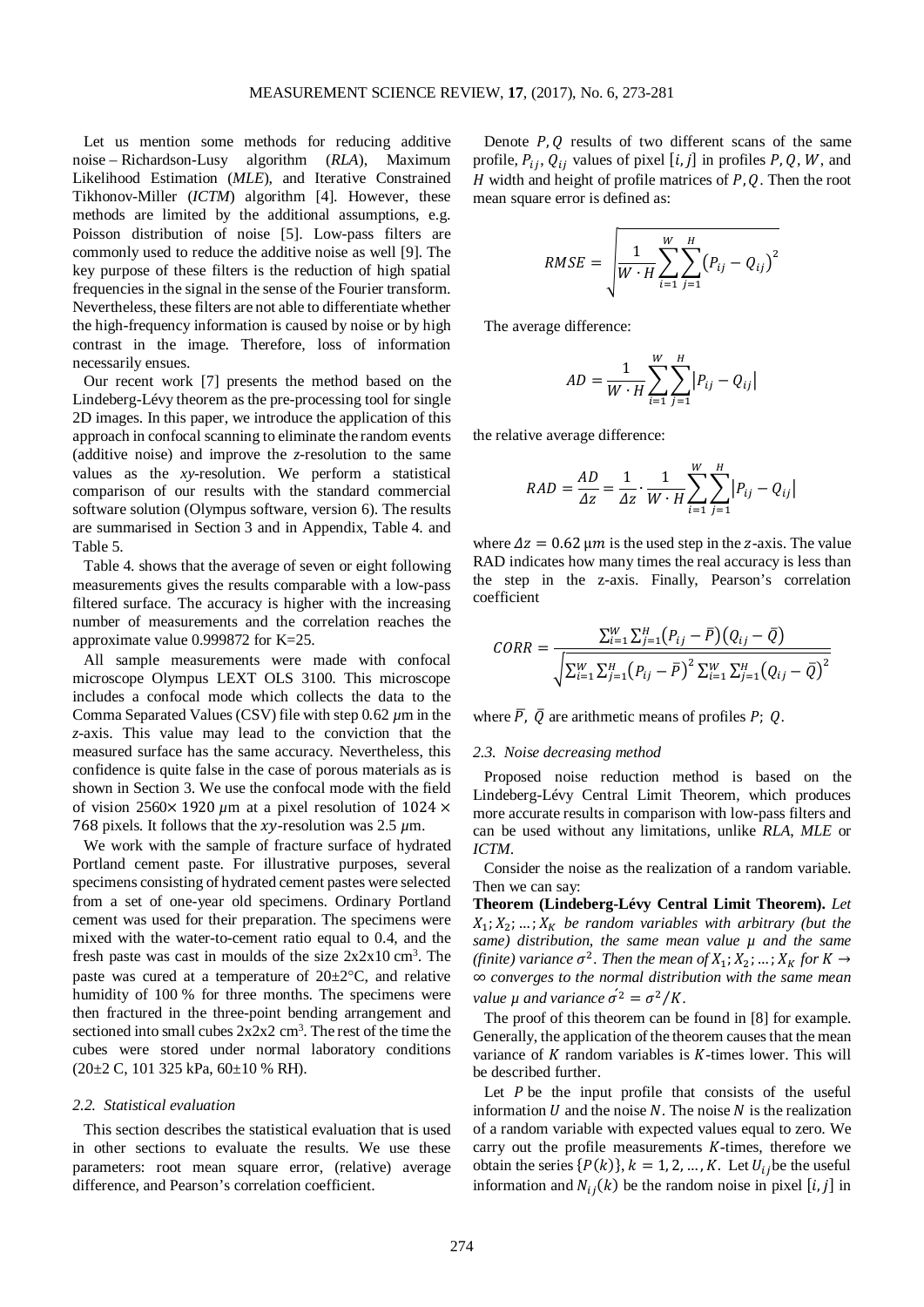profile  $P(k)$ . The arithmetic means in [i, j]-th pixel can be expressed as:

$$
\overline{P_{ij}(K)} = \frac{1}{K} \cdot \sum_{k=1}^{K} P_{ij}(k) = \frac{1}{K} \cdot \sum_{k=1}^{K} \left( U_{ij} + N_{ij}(k) \right)
$$

$$
= U_{ij} + \frac{1}{K} \cdot \sum_{k=1}^{K} N_{ij}(k)
$$
(1)

The useful information  $U_{ij}$  (it is not random) is preserved and noise is:

$$
N_{ij} = \frac{1}{K} \cdot \sum_{k=1}^{K} N_{ij}(k)
$$
 (2)

Equation (2) denotes that the mean is equal to zero and the variance is  $K$ -times lower.



Fig.1. Non-filtered profile reconstructed with Olympus company software (step 0*.*62 *µm* in the *z*-axis) technology.

We use different statistical variables to compare our results. Let  $\overline{P_{U}(K)}$  be the arithmetic mean of K values in pixel [i,j] in *K* scannings of the same profile. Let  $\overline{Q_{U}(K)}$  be the arithmetic mean of the following  $K$  values in pixel  $[i, j]$  in the following  $K$  scannings of the same profile. following  $K$  scannings of the same Denote  $RMSE(K)$ ,  $AD(K)$ ;  $RAD(K)$ ;  $CORR(K)$  the root mean square error, average difference, relative average difference, and correlation of  $P_{ij}(K)$  and  $\overline{Q_{ij}(K)}$ , i.e.

$$
RMSE(K) = \sqrt{\frac{1}{W \cdot H} \sum_{i=1}^{W} \sum_{j=1}^{H} \left( \overline{P_{ij}(K)} - \overline{Q_{ij}(K)} \right)^2}
$$

where

$$
\overline{P_{ij}(K)} = U_{ij}(K) + \frac{1}{K} \cdot \sum_{\substack{k=1 \ k \ J_K}}^{K} N_{ij}^{(P)}(k)
$$

$$
\overline{Q_{ij}(K)} = U_{ij}(K) + \frac{1}{K} \cdot \sum_{k=1}^{K} N_{ij}^{(Q)}(k)
$$

It means

$$
RMSE(K) =
$$
\n
$$
= \frac{1}{K} \cdot \sqrt{\frac{1}{W \cdot H} \sum_{i=1}^{W} \sum_{j=1}^{H} \left( \sum_{k=1}^{K} N_{ij}^{(P)}(k) - \sum_{k=1}^{K} N_{ij}^{(Q)}(k) \right)^{2}} =
$$
\n
$$
= \frac{1}{K} \cdot \sqrt{\frac{1}{W \cdot H} \sum_{i=1}^{W} \sum_{j=1}^{H} \left( \sum_{k=1}^{K} \left[ N_{ij}^{(P)}(k) - N_{ij}^{(Q)}(k) \right] \right)^{2}} =
$$
\n
$$
= \frac{1}{K} \cdot \sqrt{\frac{1}{W \cdot H} \sum_{i=1}^{W} \sum_{j=1}^{H} \left( \sum_{k=1}^{K} N_{ij}(k) \right)^{2}} \qquad (3)
$$

Similarly,

$$
AD(K) = \frac{1}{K} \cdot \left[ \frac{1}{W \cdot H} \sum_{i=1}^{W} \sum_{j=1}^{H} \left| \sum_{k=1}^{K} N_{ij}(k) \right| \right]
$$
(4)

The expression  $\sum_{k=1}^{K} N_{ij}(k)$  in (1), (2) describes the noise. Therefore, the expressions under the square root in (3) or whole expression in the square brackets (4) also determine the noise. This means that  $RMSE(K)$  and  $AD(K)$  are proportional to  $K$  inversely (where  $K$  denote the number of averaged scans).

Analogically, we can write:

$$
RAD(K) = \frac{AD}{\Delta z} = \frac{1}{K} \cdot \frac{1}{\Delta z} \cdot \frac{1}{W \cdot H} \sum_{i=1}^{W} \sum_{j=1}^{H} |P_{ij}(K) - Q_{ij}(K)|
$$

Correlation can be expressed as:

$$
CORR(K)
$$
  
= 
$$
\frac{\sum_{i=1}^{W} \sum_{j=1}^{H} (P_{ij}(K) - \overline{P(K)}) (Q_{ij}(K) - \overline{Q(K)})}{\sqrt{\sum_{i=1}^{W} \sum_{j=1}^{H} (P_{ij}(K) - \overline{P(K)})^{2} \sum_{i=1}^{W} \sum_{j=1}^{H} (Q_{ij}(K) - \overline{Q(K)})^{2}}}
$$

Note, that  $0 < \text{CORR}$ ,  $\text{CORR} < \text{CORR}(K)$ ,  $\text{CORR}(K) < 1$ and we can write  $0 < \text{CORR} < \text{CORR}(K) < 1$ .

#### 3. RESULTS AND DISCUSSION

As mentioned above, the Olympus LEXT OLS 3100 confocal microscope was used to acquire a CSV data file that describes the fracture surface of hydrated Portland cement paste (step 0.62 µm in the *z*-axis). For illustration, we show the surface reconstruction using Olympus company software in Fig.1. It confirms that reconstruction of porous materials is problematic and obviously, the image is also constructed with low resolution.

Fig.2. clearly shows that the reconstructed surface (by Olympus software) also contains a huge error. This error is clearly visible in Table 3. in Appendix where we compare the image section of two subsequent scans of the same area.

The differences covered the interval  $-262 \mu m$  to  $+114 \mu m$ . Note that the z-step is  $0.62 \mu m$ . For comparison,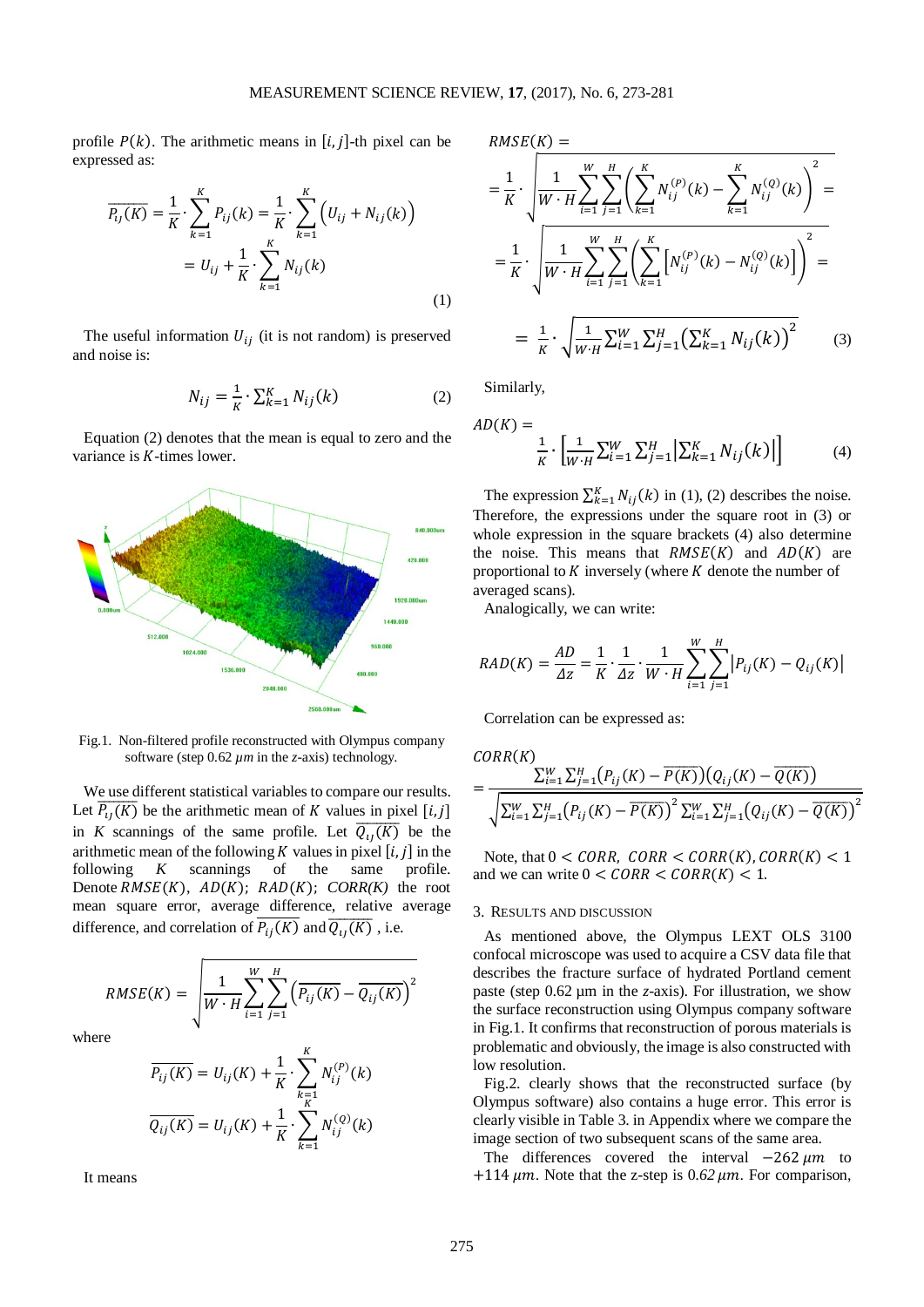we make the reconstruction of the same data using our proposed visualization software Micro3D.

We make five pairs  $P^{(k)}$ ;  $Q^{(k)}$ ;  $k = 1, 2, ..., 5$  of same sample measurements. We compute the statistical characteristics  $RMSE^{(k)}$ ;  $AD^{(k)}$ ;  $RAD^{(k)}$   $CORR^{(k)}$ ;  $k =$  $1, 2, \ldots, 5$  for each pair of these measurements. For each k,  $P^{(k)}$  and  $Q^{(k)}$  are measurements of the same profile, i.e. for each  $k = 1, 2, \ldots, 5$  the ideal values are:  $RMSE^{(k)} = 0$ ;

 $AD^{(k)} = 0$ ;  $RAD^{(k)} = 0$  %;  $CORR^{(k)} = 100$  %. As we can see from Table 1., the average difference  $AD$  is approximately 23.5  $\mu$ *m*, the measurement error is therefore approximately  $38$  times higher than the used step  $0.62 \mu m$ . The correlation reaches the value 97 %.

Moreover, we filtered this data using Olympus company low-pass filter, and Table 2. presents the same characteristics as Table 1. The values of statistical parameters are significantly better. However, these filters are not able to differentiate whether the high-frequency information is a useful signal or the noise.

Therefore, low-pass filters decrease additive noise but also degrade the reconstructed surface. We can see this fact on the visualization. The surface reconstructed by Olympus Company software is presented in Fig.3. It is evident that lowpass filters are not suitable for porous materials because of the visible surface degradation.



Fig.2. Non-filtered profile reconstructed with Micro3D software (same data as in Fig.1.)

Table 1. Comparison of five pairs of the same surface scans, nonfiltered. (z-step  $0.62 \mu m$ ).

| k | <b>RMSE</b> | AD      | <b>RAD</b> | <b>CORR</b> |
|---|-------------|---------|------------|-------------|
|   | 29.9229     | 23.4072 | 37.75      | 0.971787    |
| 2 | 29.944      | 23.4163 | 37.77      | 0.971762    |
| 3 | 29.9208     | 23.3903 | 37.73      | 0.971791    |
| 4 | 29.9884     | 23.4303 | 37.79      | 0.971667    |
| 5 | 30.0563     | 23.5059 | 37.91      | 0.971549    |

Table 2. The comparison of five pairs of the same surface scans filtered using Olympus company low-pass filter. ( $z$ -step 0.62  $\mu$ m).

| k | <b>RMSE</b> | <b>AD</b> | <b>RAD</b> | <b>CORR</b> |
|---|-------------|-----------|------------|-------------|
| 1 | 6.0940      | 4.5698    | 7.37       | 0.998676    |
| 2 | 6.1739      | 4.1664    | 6.72       | 0.998642    |
| 3 | 6.2504      | 4.6749    | 7.54       | 0.998610    |
| 4 | 6.3048      | 4.7052    | 7.59       | 0.998585    |
| 5 | 6.4391      | 4.7829    | 7.71       | 0.998529    |



Fig.3. Profile from Fig.1. filtered by a common low-pass filter (Olympus company software).



Fig.4. The surface composed of average values given by 25 scans sample S<sub>1</sub> (Micro3D software).

The following part presents the advantage of the proposed noise reduction method using different statistical evaluation.

We make sequence of 25 pairs  $P^{(k)}$ ;  $Q^{(k)}$ ;  $k = 1, 2, ..., 25$ of the sample  $S_1$  measurements. Consequently, we calculated 25 pairs of averages of K profiles.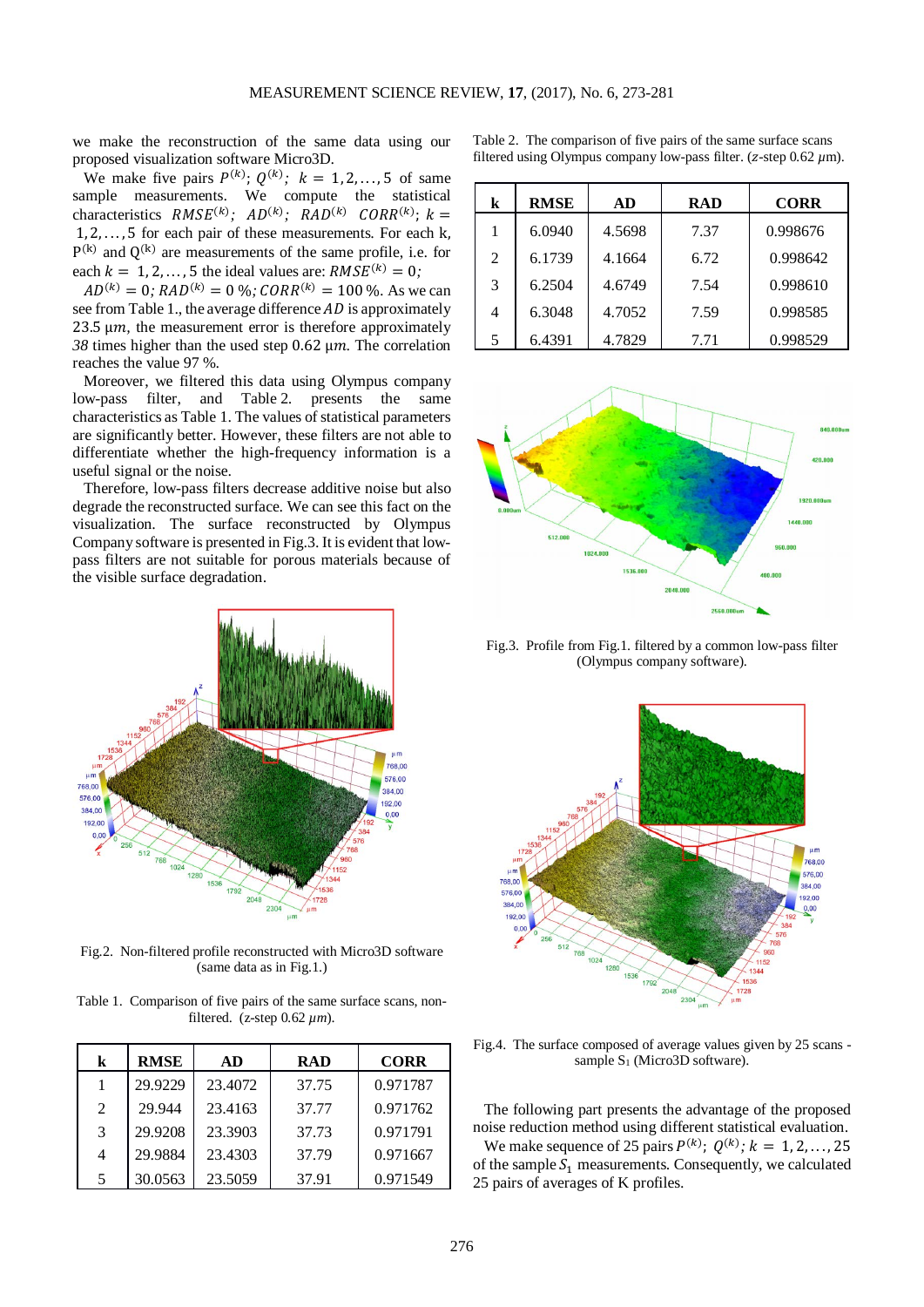



Fig.5. The surface composed of average values given by 25 scans sample S<sub>2</sub> (Micro3D software).

For example,  $\overline{P(10)}$  is the profile matrix calculated as the arithmetic mean of ten measurements  $P^{(1)}$ ;  $P^{(2)}$ ,...,  $P^{(10)}$  of the same profile and  $\overline{Q(10)}$  is the profile matrix calculated as the arithmetic mean of other ten measurements  $Q^{(1)}$ ,  $Q^{(2)},...,Q^{(10)}$  of the same profile. We compute the statistical characteristics between  $\overline{P(K)}$  and  $\overline{Q(K)}$  in dependence on the value of *K.*

Due to the Lindeberg-Lévy Central Limit Theorem, we eliminate the noise using (1), (2). Following computation of the statistical characteristics  $RMSE(K)$ ,  $AD(K)$ ,  $RAD(K)$ , and  $CORR(K)$  between  $\overline{P(K)}$  and  $\overline{Q(K)}$  proves that the method improves the *z*-resolution significantly. The results in Table 4. show that the average of seven or eight following measurements  $(K=7, 8)$  gives the results comparable with a low-pass filtered surface. The accuracy is higher with the increasing number of measurements. The correlation reaches the approximate value 0.999872 for *K=25*. The surface composed of average values given by 25 scans is presented in Fig.4.

We make the measurement and the same computations as described in previous part for the second sample  $S_2$  (profile of hydrated Portland cement paste). The analogy data to Table 4. are in Table 5., and the resulting surface is in Fig.5. (analogical to Fig.4.).

Due to the inverse proportion of  $RMSE(K)$  and  $AD(K)$ predicted in Section 2., measured data was fitted with a function  $f(K) = \frac{a}{K} + b$  by the least squares method.

We obtain for the first sample data these equations:

$$
RMSE(K) = \frac{a}{\kappa} + b \approx \frac{27.32}{\kappa} + 2.63 \tag{6}
$$

$$
AD(K) = \frac{c}{\kappa} + d \approx \frac{22.15}{\kappa} + 1.82\tag{7}
$$

The functions (6) and (7) are drawn in Fig.6. The noise variance gives the numerators in these equations. The additive constant *d* in (7) describes the difference from a supposed inverse proportion. This difference is probably caused by some non-random measurement error of the microscope. The additive constant depicts that even in the case of perfect additive noise reduction ( $K \to \infty$ ) it is not possible to reconstruct the profile exactly. The limit precision is  $\pm \frac{a}{2} \approx \pm 0.9 \ \mu m$ .

The sample  $S_2$  values of a, b, c, d in (6), (7) are equal to  $\alpha =$ 27.04;  $b = 2.78$ ;  $c = 21.92$ ;  $d = 2.06$  and corresponding functions are in Fig.7.



Fig.6. Functions *RMSE* and *AD* for sample  $S_1$  – reliance of Root Mean Square Error and Average Difference on the number of averaged scans.



Fig.7. Functions *RMSE* and *AD* for sample S<sub>1</sub> – reliance of Root Mean Square Error and Average Difference on the number of averaged scans.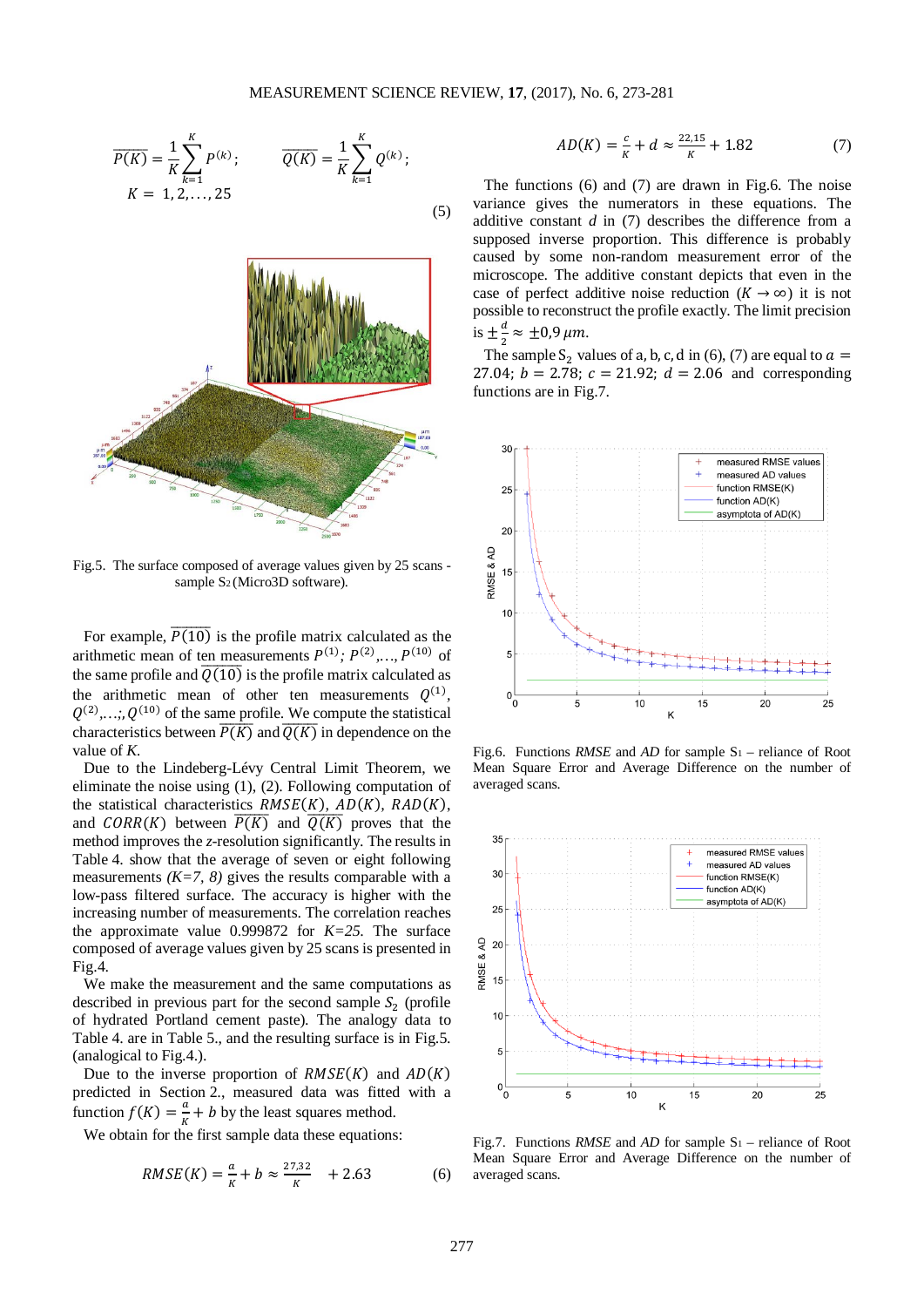#### 4. CONCLUSIONS

We have used the field of vision  $2560 \times 1920 \mu m$ , a pixel resolution of  $1024 \times 768$  pixels so that the *xy*-resolution was 2.5 µm. In our case, the *z-*resolution of input data was  $0.62 \mu m$ . The course of the function  $AD(K)$  indicates that we can improve the resolution even with low-quality data using 4-6 subsequent scans. The usage of 25 scans causes the improvement of z-axis resolution on the level comparable to the  $xy$ -resolution. Theoretically, due to additive constant  $d$ , maximal additive noise reduction ( $K \to \infty$ ) means that the maximal resolution for tested samples is  $\pm \frac{a}{2} \approx \pm 0.9 \ \mu m$ , and  $\pm \frac{a}{2} \approx \pm 1.0 \ \mu m$ , i.e. three and 2.5 times higher resolution in comparison with  $xy$ -resolution. This method based on the Lindeberg–Lévy theorem is able to set the optimal number of measurements to get the required depth precision.

#### ACKNOWLEDGMENT

The authors acknowledge support from Project LO1202 by financial means from the Ministry of Education, Youth and Sports, the National Sustainability Programme I. The authors thank prof. Tomas Ficker from the Faculty of Civil Engineering of Brno University of Technology for the provided data.

#### **REFERENCES**

- [1] Ficker, T., Len, A., Chmelík, R., Lovicar, L., Martišek, D., Němec, P. (2007). Fracture surfaces of porous materials*. Europhysics Letters,* 80 (6), 1600-1604.
- [2] Ficker, T., Martišek, D., Jennings, H.M. (2010). Roughness of fracture surfaces and compressive strength of hydrated cement pastes. *Cement and Concrete Research,* 40 (6), 947-955.
- [3] Ficker, T., Martišek, D. (2012). Digital fracture surfaces and their roughness analysis: Applications to cementbased materials. *Cement and Concrete Research,* 42 (6), 827-833.
- [4] Van Kempen, G.M.P., Van Vliet, L.J., Verveer, P.J., Van Der Voort, H.T.M. (1997). A quantitative comparison of image restoration methods for confocal microscopy. *Journal of Microscopy,* 185, 354-365.
- [5] Kervrann, C., Trubuil, A. (2004). An adaptive window approach for Poisson noise reduction and structure preserving in confocal microscopy. In *2nd IEEE International Symposium on Biomedical Imaging: Nano to Macro*, Arlington, VA, USA. IEEE, 788-791.
- [6] Sheppard C.J.R., Shotton D.M. (1997) *Confocal Laser Scanning Microscopy*. Springer.
- [7] Martisek, D., Prochazkova, J., Ficker, T. (2015). Highquality three-dimensional reconstruction and noise reduction of multifocal images from oversized samples. *Journal of Electronic Engineering*, 24 (5).
- [8] Montgomery, D.C., Runger, G.C. (2003). *Applied Statistics and Probability for Engineers*, 3rd ed. John Wiley & Sons.
- [9] Yio, M.H.N., Mac, M.J., Wong, H.S., Buenfeld, N.R. (2015). 3D imaging of cement-based materials at submicron resolution by combining laser scanning confocal microscopy with serial sectioning. *Journal of Microscopy*, 258 (2), 151-169.

Received May 19, 2017. Accepted November 13, 2017.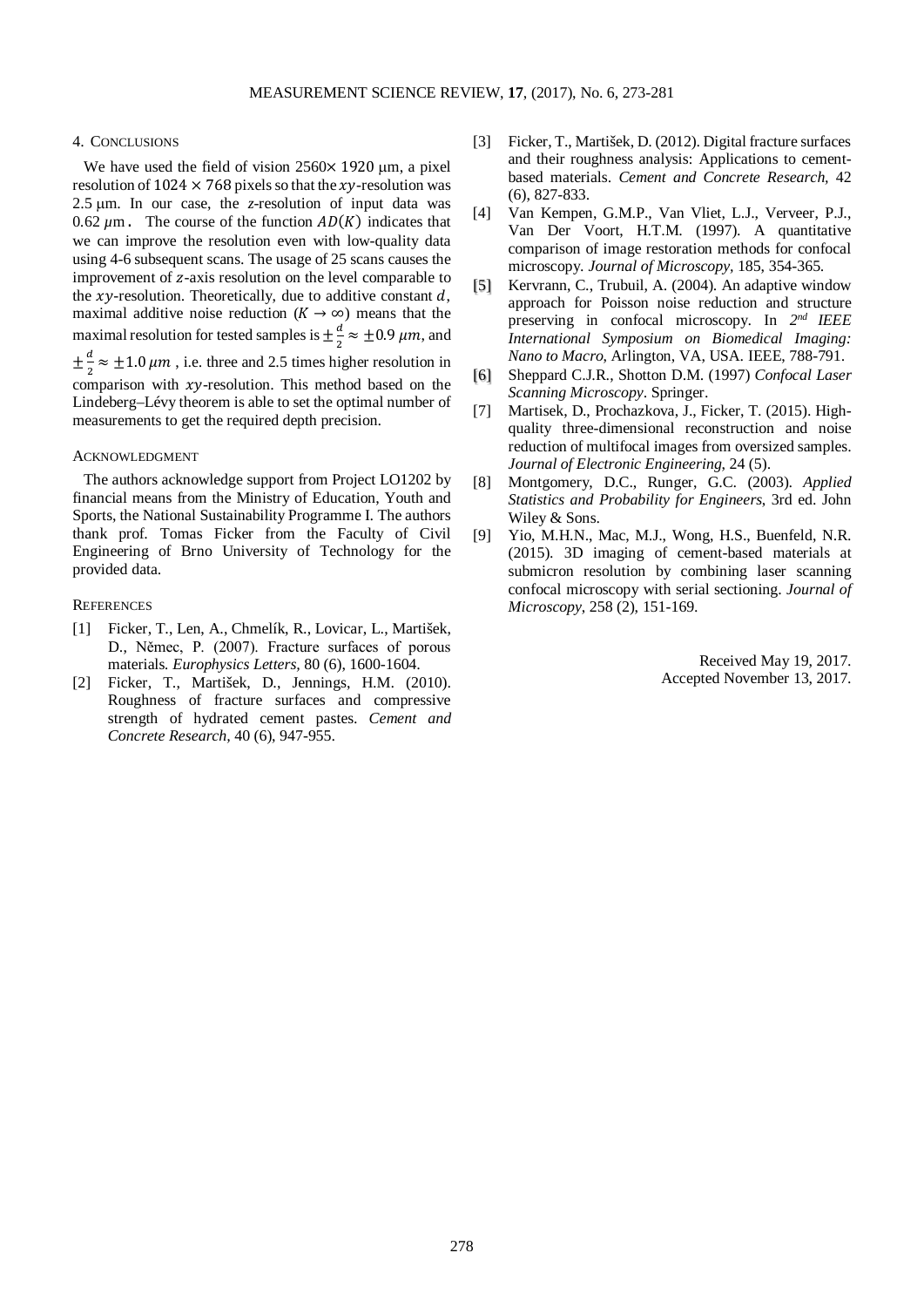# MEASUREMENT SCIENCE REVIEW, **17**, (2017), No. 6, 273-281

### APPENDIX

Table 3. Two submatrices of heights of the same sample points acquired by two subsequent scans ( $z$ -step  $0.62 \mu m$ ) and their differences (all in micrometers).

| First scanning |
|----------------|
|                |
|                |

|  |  | 542.85 562.70 556.07 566.79 553.22 545.08 274.90 554.55 576.03 506.31 518.87 523.18 556.51 |  |  |  |  |
|--|--|--------------------------------------------------------------------------------------------|--|--|--|--|
|  |  | 538.57 568.27 560.31 576.65 509.64 516.04 526.16 550.84 543.13 596.15 539.87 570.22 588.08 |  |  |  |  |
|  |  | 588.11 570.42 559.23 558.35 572.98 563.72 541.97 571.48 550.09 492.95 551.80 555.34 571.24 |  |  |  |  |
|  |  | 560.49 577.91 599.61 573.03 586.78 564.28 563.84 587.45 554.41 577.02 577.18 559.52 554.95 |  |  |  |  |
|  |  | 563.75 559.75 624.12 573.59 552.75 521.04 531.06 601.79 574.48 571.30 560.83 560.34 585.82 |  |  |  |  |
|  |  | 552.68 540.69 547.04 563.95 552.87 558.38 568.50 549.32 539.15 559.13 559.33 557.79 536.69 |  |  |  |  |
|  |  | 567.29 580.02 569.31 569.65 553.17 538.72 489.03 519.95 544.29 570.86 573.38 554.37 569.80 |  |  |  |  |
|  |  |                                                                                            |  |  |  |  |

# Second scanning

| 580.01 531.17 580.64 529.34 545.78 539.43 536.89 603.34 537.14 554.97 548.45 565.95 555.79 |  |  |  |  |  |  |
|--------------------------------------------------------------------------------------------|--|--|--|--|--|--|
| 555.20 557.44 556.71 574.78 559.01 571.09 564.41 560.34 582.43 572.75 507.05 538.50 544.71 |  |  |  |  |  |  |
| 519.34 548.63 552.61 559.06 567.07 584.37 559.08 557.77 554.29 569.76 538.78 557.55 542.16 |  |  |  |  |  |  |
| 531.10 577.58 529.96 550.27 575.13 568.18 552.65 533.79 537.70 548.60 566.12 488.60 508.98 |  |  |  |  |  |  |
| 568.32 558.87 510.08 563.84 566.87 573.43 564.06 517.01 514.14 586.94 542.68 515.10 529.12 |  |  |  |  |  |  |
| 545.59 570.74 582.44 581.88 559.33 537.92 565.95 564.70 557.55 580.76 555.95 487.07 561.33 |  |  |  |  |  |  |
| 576.52 564.66 545.22 581.80 525.63 576.65 577.54 563.64 546.92 541.52 529.59 568.95 581.74 |  |  |  |  |  |  |

Differences

|  |  |  |  |  | $-37.16$ $31.53$ $-24.57$ $37.45$ $7.45$ $5.64$ $261.98$ $-48.79$ $38.89$ $-48.66$ $-29.58$ $-42.77$ $0.73$ |  |
|--|--|--|--|--|-------------------------------------------------------------------------------------------------------------|--|
|  |  |  |  |  | $-16.63$ $10.84$ $3.60$ $1.86$ $-49.36$ $-55.05$ $-38.25$ $-9.49$ $-39.30$ $23.39$ $32.82$ $31.72$ $43.37$  |  |
|  |  |  |  |  | 68.77 21.78 6.62 -0.71 5.91 -20.65 -17.11 13.71 -4.20 -76.80 13.02 -2.21 29.08                              |  |
|  |  |  |  |  | 29.39 0.32 69.65 22.76 11.65 -3.89 11.19 53.66 16.72 28.42 11.06 70.92 45.96                                |  |
|  |  |  |  |  | $-4.56$ $0.88$ 114.04 9.76 -14.13 -52.39 -33.00 84.78 60.34 -15.64 18.14 45.23 56.70                        |  |
|  |  |  |  |  | 7.08 -30.04 -35.41 -17.93 -6.45 20.45 2.55 -15.39 -18.40 -21.63 3.37 70.71 -24.64                           |  |
|  |  |  |  |  | -9.23 15.36 24.09 -12.15 27.54 -37.93 -88.51 -43.69 -2.63 29.34 43.79 -14.57 -11.94                         |  |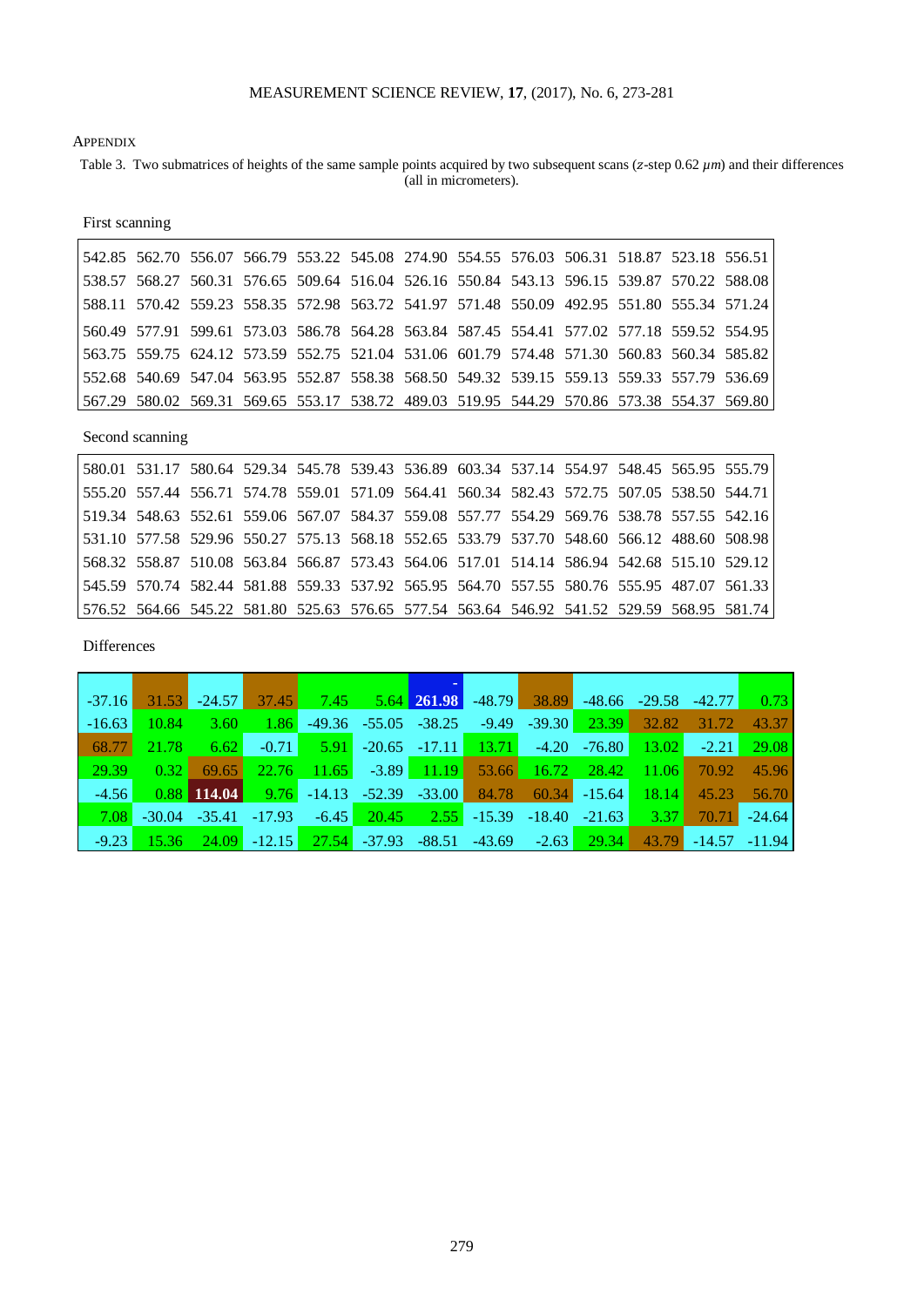# MEASUREMENT SCIENCE REVIEW, **17**, (2017), No. 6, 273-281

| K              | RMSE(K) | AD(K)   | RAD(K) | CORR(K)  |
|----------------|---------|---------|--------|----------|
| $\mathbf{1}$   | 29.9206 | 24.3918 | 39.34  | 0.976197 |
| $\overline{c}$ | 16.1997 | 12.2270 | 19.72  | 0.991638 |
| 3              | 12.0631 | 9.1397  | 14.74  | 0.995344 |
| $\overline{4}$ | 9.5787  | 7.2473  | 11.69  | 0.997058 |
| 5              | 8.0759  | 6.0922  | 9.83   | 0.997907 |
| 6              | 7.2181  | 5.4557  | 8.80   | 0.998326 |
| 7              | 6.4875  | 4.9875  | 8.04   | 0.998647 |
| 8              | 5.9424  | 4.4872  | 7.24   | 0.998864 |
| 9              | 5.4966  | 4.1483  | 6.69   | 0.999028 |
| 10             | 5.2196  | 3.8716  | 6.24   | 0.999156 |
| 11             | 4.9286  | 3.7250  | 6.01   | 0.999260 |
| 12             | 4.8247  | 3.5197  | 5.68   | 0.999340 |
| 13             | 4.7255  | 3.5833  | 5.78   | 0.999422 |
| 14             | 4.4789  | 3.4893  | 5.63   | 0.999498 |
| 15             | 4.4706  | 3.4192  | 5.51   | 0.999562 |
| 16             | 4.3470  | 3.3203  | 5.36   | 0.999604 |
| 17             | 4.2757  | 3.2708  | 5.28   | 0.999649 |
| 18             | 4.1745  | 3.1889  | 5.14   | 0.999682 |
| 19             | 4.1218  | 3.1536  | 5.09   | 0.999715 |
| 20             | 4.0364  | 3.0038  | 4.84   | 0.999749 |
| 21             | 3.9972  | 2.9587  | 4.77   | 0.999783 |
| 22             | 3.9334  | 2.9078  | 4.69   | 0.999806 |
| 23             | 3.8863  | 2.8604  | 4.61   | 0.999828 |
| 24             | 3.8373  | 2.8461  | 4.59   | 0.999851 |
| 25             | 3.7989  | 2.8046  | 4.52   | 0.999872 |

Table 4. Comparison of twenty-five pairs of the same surface measurements. Each measurement in each pair is the average of  $K =$  $1, 2...$ , 25 scannings (Sample S<sub>1</sub>).